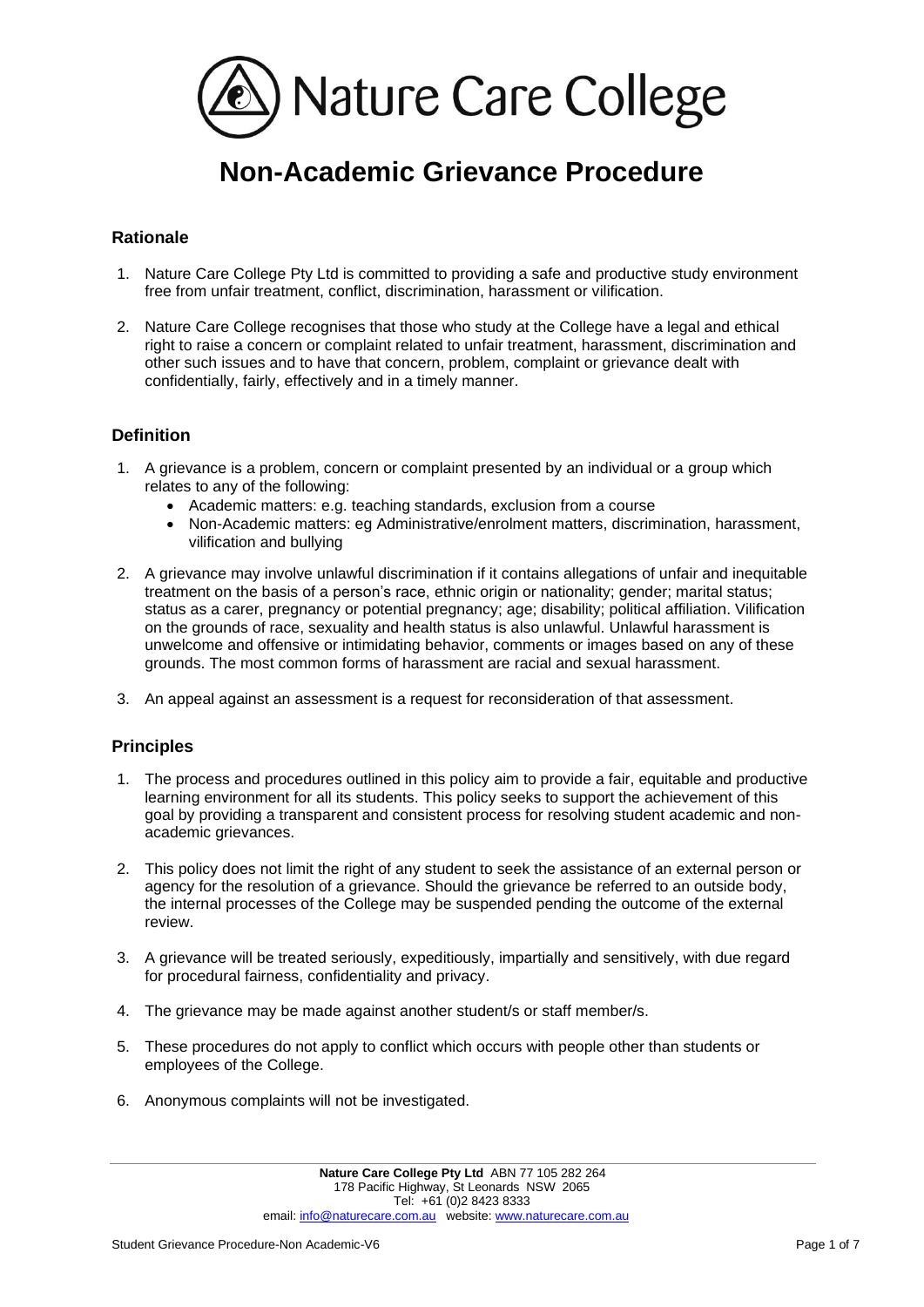- 7. No person will suffer any disadvantage, be victimised or discriminated against because s/he raises a complaint or is associated with a grievance. However, if the complaint is found to be frivolous, malicious or vexatious, the matter may be referred to the Discipline Committee.
- 8. A grievance should be raised as early as possible after the incident relating to the complaint has occurred.
- 9. A grievance will be addressed as close as possible to the source of student dissatisfaction. This may be influenced by the nature of the complaint and the complainant's wishes. It is recognised that this is not always possible or appropriate.
- 10. Wherever possible, a grievance should be resolved by a process of discussion, cooperation and conciliation; that is, there shall be a desire by the parties involved to resolve the grievance in good faith.
- 11. Both the person raising a grievance (the complainant) and the person against whom a grievance is made (the respondent) will receive, in confidence, appropriate information, support and assistance in resolving the grievance from Student Support services.
- 12. Student Support services cannot act as an advocate in resolving the complaint. This does not limit the right of the complainant to seek advocacy from a third party, if desired.
- 13. Appropriate records of grievances will be kept and parties to the complaint shall have appropriate access to these records.
- 14. Confidentiality shall be observed by all participants and at all stages of the grievance procedure.
- 15. At any time during the grievance process, the complainant may withdraw their complaint by notification in writing to the Curriculum & Training Manager. Once withdrawn, the complainant cannot raise the matter again unless significant new information concerning the complaint is provided.
- 16. Unless there are exceptional circumstances, the complaint or grievance must be made within six [6] months of the action or outcome that has resulted in the complaint or grievance.
- 17. The complainant and all relevant parties will be informed of the outcome of the complaint or grievance in writing within fourteen (14) days of the decision.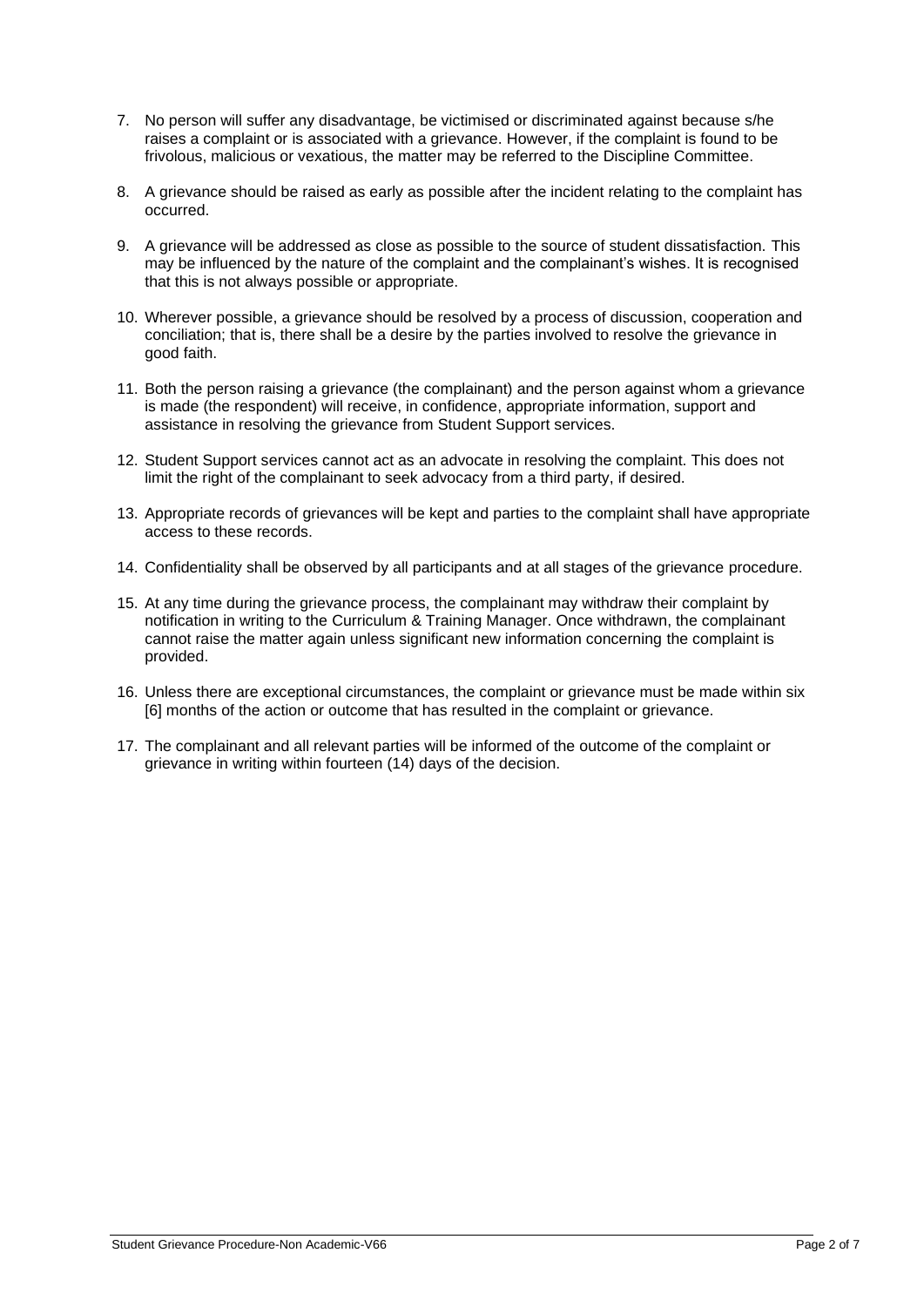

# **Overview of Compliant Procedure**

#### **NON-ACADEMIC GRIEVANCE POLICY**

- 1. All students of the College or those seeking to enrol in a course of study with the College are entitled to access the grievance and appeal procedures set out in this policy, regardless of the location of the campus of the College at which the grievance has arisen, the student's place of residence or the mode in which they study.
- 2. The procedures set out in this document do not replace or modify procedures or any other responsibilities which may arise under other higher education provider policies or under statute or any other law.
- 3. The *Academic & Non-Academic Grievance Policy* is published in the *Student Handbook,*  available on the Nature Care College website: [http://www.naturecare.com.au](http://www.naturecare.com.au/)
- 4. This policy is intended to cater for non-academic grievances that are not restricted to and may encompass any of the following:
	- a. Harassment, sexual or otherwise, and/or vilification of a student enrolled in a course of the College by another student or member of the College faculty or Administrative staff;
	- b. The claim that a student enrolled in a course of the College has an unpaid financial obligation to the College;
	- c. Exclusion from a course of the College or from progression or from graduation in that course; or
	- d. Complaint arising from the use of personal information provided by a student.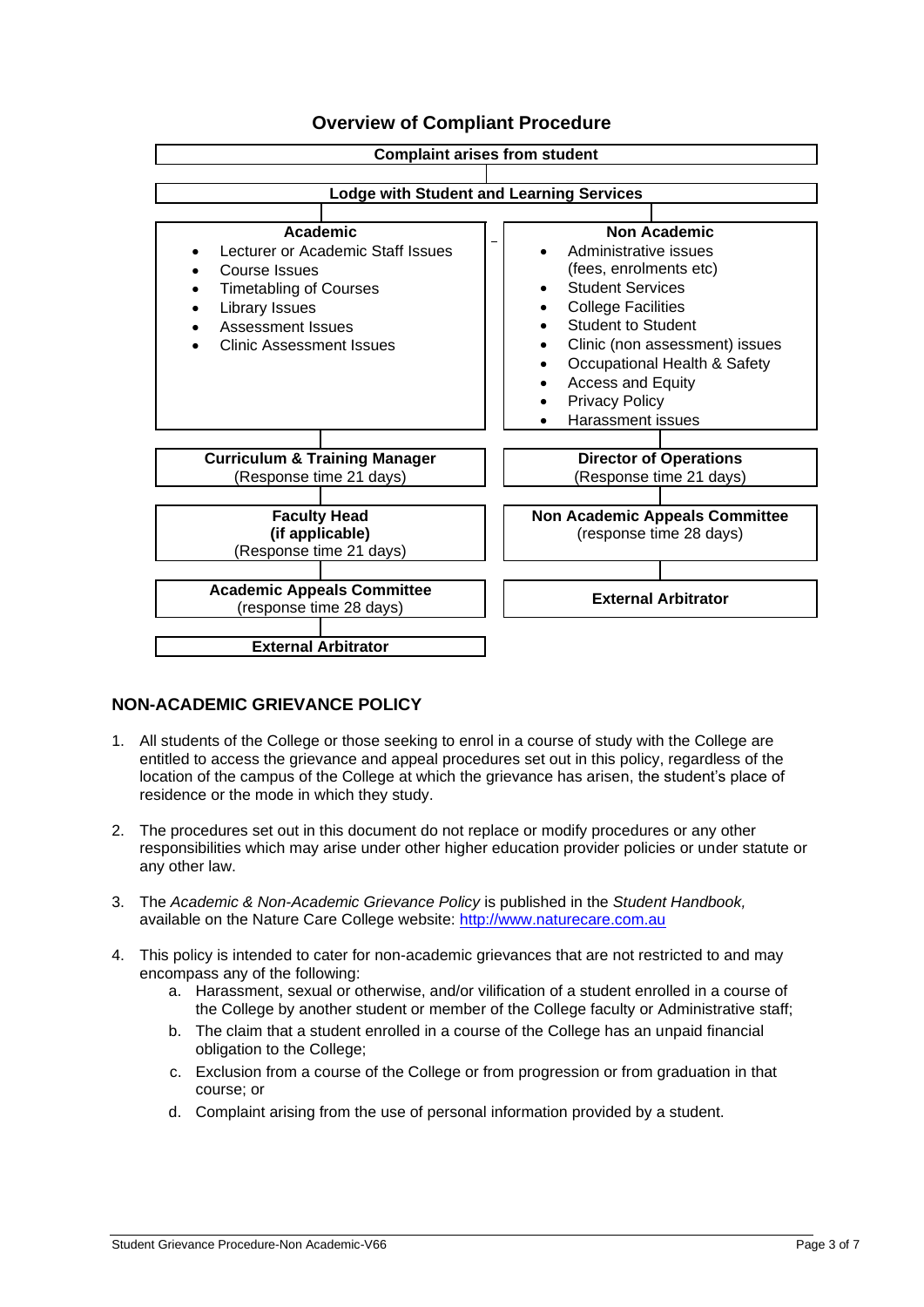- 5. This policy is communicated to academic staff through the *Academic Staff Handbook* and to support staff through the *Staff Handbook*. The *Curriculum & Training Manager* is responsible for the training of academic staff in the application of the policy. The *Director of Operations* is responsible for the training of support staff in its application.
- 6. The policy provides any student enrolled in a course of the College with three stages at which a complaint may be addressed.
- 7. The complainant and respondent will not be victimised or discriminated against in any of the three stages set out in this policy.
- 8. At all stages of the process, reasons and a full explanation in writing for decisions and actions taken as part of the procedures must be given if requested by the complainant and/or respondent (as per Standard 8.1d of the National Code 2007).
- 9. All records of all grievances and appeals and applications for review of decisions must be kept and be accessible to all interested parties (as per Standard 8.1a of the National Code 2007). Records of grievances and appeals and their outcomes will be kept strictly confidential and filed in a separate file (not kept on the student or staff file) and stored in the office of the Director of Operations for a period of 5 years. Parties to the complaint will be allowed supervised access to these records.
- 10. Each party may be accompanied and assisted by a support person at any relevant meetings (as per Standard 8.1c of the National Code 2007).
- 11. If the student chooses to access the registered provider's complaints and appeals processes, Nature Care College Pty Ltd will maintain the student's enrolment while the complaints and appeals process is going on (as per Standard 8.4 of the National Code 2007).
- 12. If the internal or any external complaint handling or appeal process results in a decision that supports the student, Nature Care College Pty Ltd must immediately implement any decision and/or corrective and preventative action required and advise the student of the outcome (as per Standard 8.5 of the National Code 2007).

## **NON ACADEMIC GRIEVANCE**

#### **THREE STAGES OF RESOLUTION**

- **STAGE 1:** In the first instance, complaints should be discussed with the person/s involved. However, if this is impracticable, complainants should communicate with one of the staff listed below:
	- a. A member of Student Support Services
	- b. Student & Learning Services Manager

The complaint must be dealt with in a reasonable time and at any rate the process will commence within 10 days of formal lodgement of the complaint or appeal and supporting documentation (as per Standard 8.1e of the National Code 2007), and where possible handled within the context of the relationship between the student and the person to whom the complaint is made. This arrangement is free of charge (as per Standard 8.1b of the National Code 2007) however; any costs incurred by the complainant in attending such appearance must be born by the complainant.

**STAGE 2:** If unsatisfied with the response to the complaint or the time taken to resolve the matter, the complainant may submit the complaint in writing to the Registrar and/or explicitly seek the involvement of the Non-Academic Grievance Committee. The Chairperson of the Non-Academic Grievance Committee will deal with the complaint within a reasonable time, normally within 30 days of receipt of the complaint. This arrangement is free of charge (as per Standard 8.1b of the National Code 2007) however; any costs incurred by the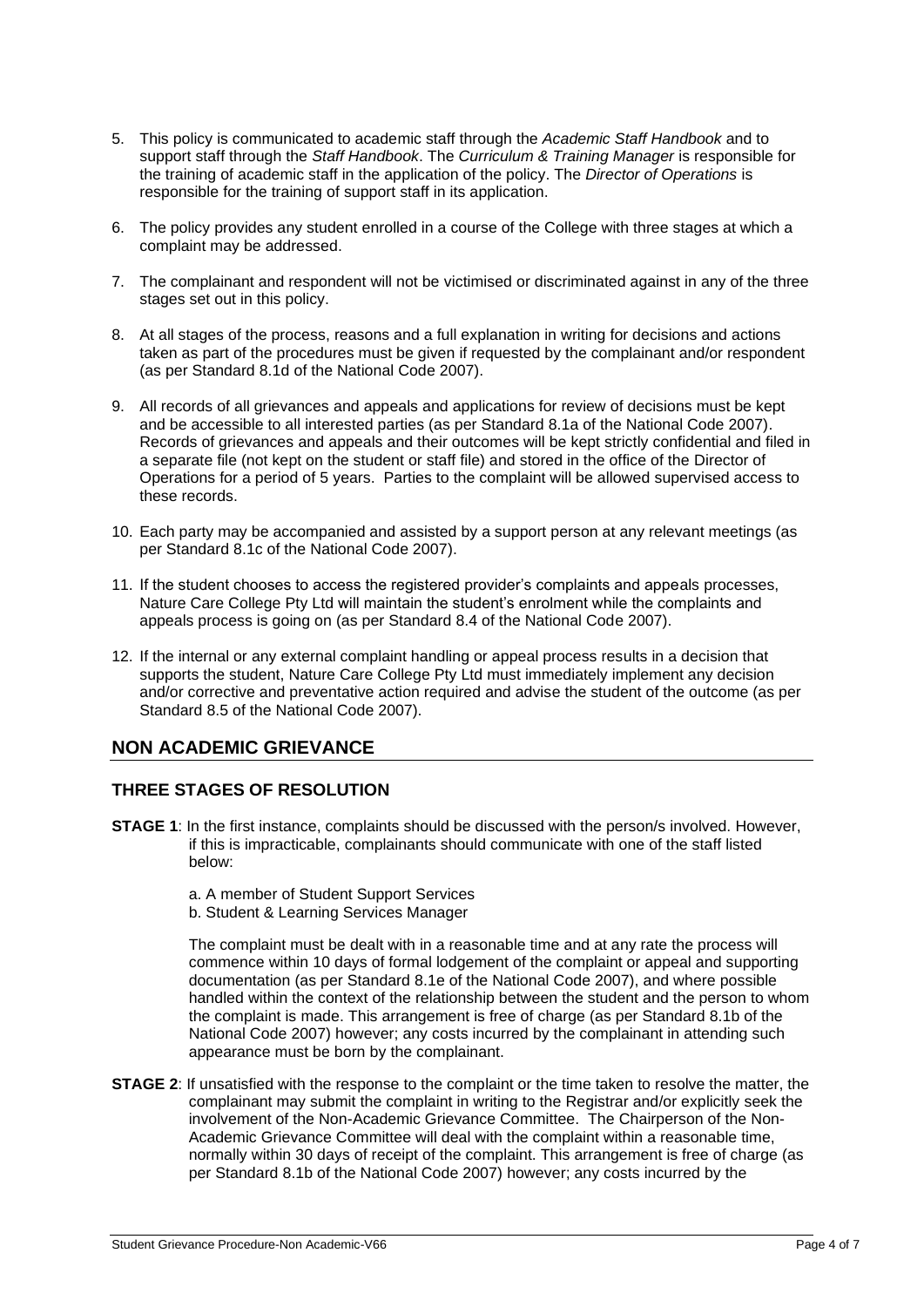complainant in attending such appearance must be born by the complainant. Nature Care College Pty Ltd will provide you with a written statement of the appeal outcome, including details of the reasons for the outcome (as per Standard 8.1d of the National Code 2007).

**STAGE 3:** If not satisfied with a decision of the Chairperson of the Non-Academic Grievance Committee, the complainant may request that the matter be dealt with through an external dispute resolution process by the person/body appointed by the provider for that purpose one such external mediator is Leadr – [www.leadr@leadr.com.au](file://///nccvs1/groups/General%20Admin%20Archive/Policies%20&%20Procedures/Administration/www.leadr@leadr.com.au%20%20%20) Nature Care College Pty Ltd will advise the complainant of his or her right to do so at minimal or no cost (as per Standard 8.3 of the National Code 2007). If you are dissatisfied with the outcome of the mediation you may appeal the decision by requesting an external independent arbitrator. This gives you the opportunity to formally present your case. Nature Care College Pty Ltd will provide you with a written statement of the appeal outcome.

#### **Informal Resolution** – 'Round Table Conference' (Optional)

- The College can organise a 'Round Table Conference' between the student and a College representative.
- Options will be discussed and the desirable result is resolution of the complaint through conciliation. The outcome of the 'Round Table Conference' will be agreed to at the completion of the 'Round Table Conference'.
- If the complaint remains unresolved then the student can proceed to Formal Resolution.

#### **Formal Resolution** – External Professional Mediator Appointed

- Formal Dispute Resolution may be requested after all appropriate forms of informal resolution have been sought. The student can request mediation by completing an appropriate 'Request for Mediation' form. An external mediator will be appointed by the college. One such mediator is Leadr – [www.leadr@leadr.com.au](file://///nccvs1/groups/General%20Admin%20Archive/Policies%20&%20Procedures/Administration/www.leadr@leadr.com.au%20) The Mediator will be organised within 14 working days and the outcome of this mediation will be known at the end of the mediation process..
- A support person may accompany the student during the Mediation.
- Both parties will commit to resolving the complaint.
- The Mediator will provide a report on all outcomes of the Mediation to the provider and student.
- At completion of the Mediation, both parties must sign an Agreement agreeing to the outcomes.

This agreement does not remove the right to take further action under Australia's consumer protection laws.

The procedures set out in this document do not replace or modify procedures or any other responsibilities which may arise under other higher education provider policies or under statute or any other law.

#### **Student Complaints and Appeals Procedure**

#### **Informal Resolution –** 'Round Table Conference'

**Formal Resolution –**

External professional Mediator Appointed

**The College will keep appropriate records of grievances for at least five years, and allow parties to the complaint appropriate access to these records.**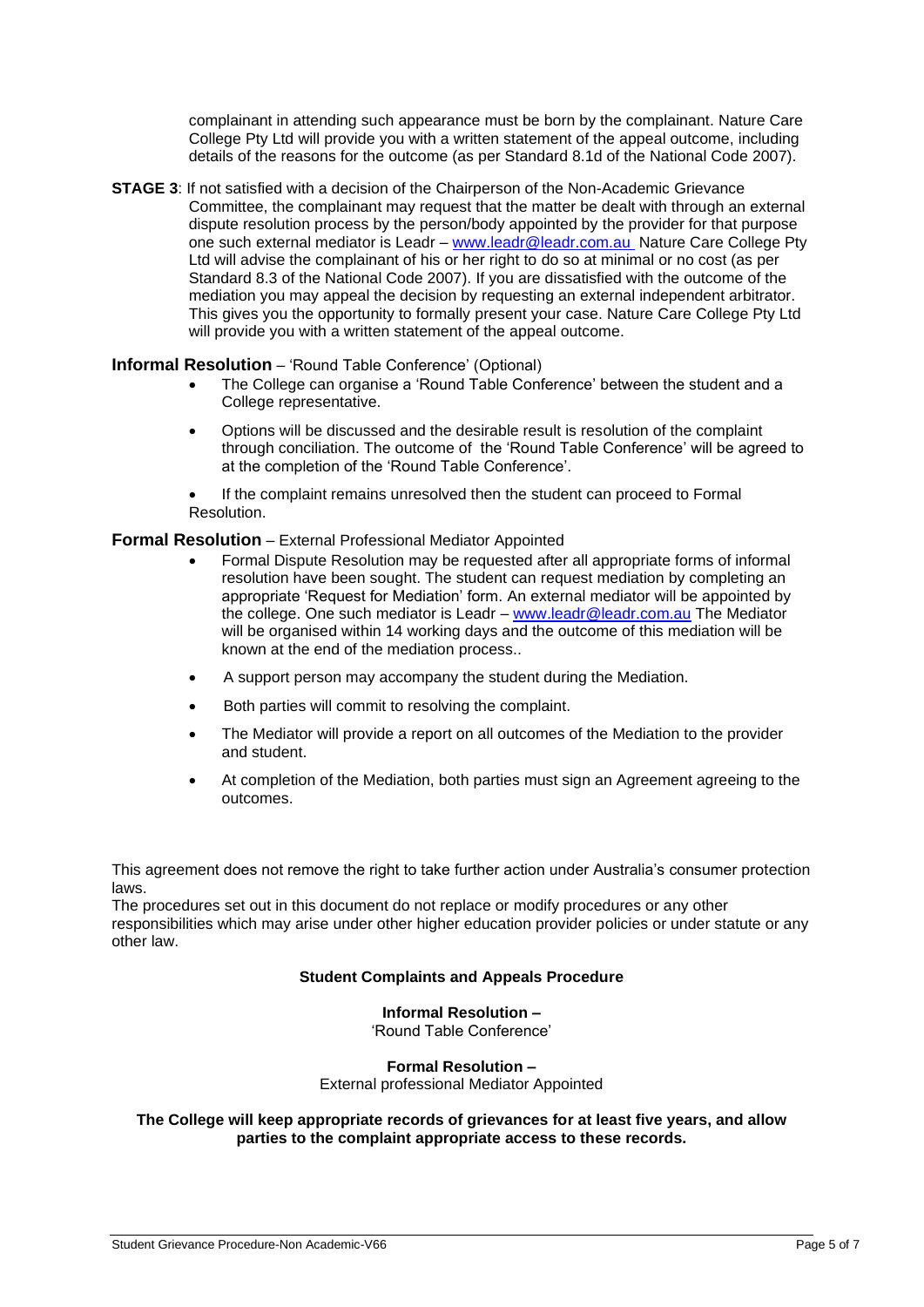### **NON-ACADEMIC GRIEVANCE SCOPE**

The policy provides any student enrolled in a course of the College with three stages at which a complaint may be addressed. They are:

- 1. The student may take the complaint to any of the following:
	- a) A member of Student Support Services
	- b) The Director of Operations

The complaint must be dealt with in a reasonable time and at any rate within 21 days of receipt of the complaint, and where possible handled within the context of the relationship between the student and the person to whom the complaint is made.

- 2. If unsatisfied with the response to the complaint or the time taken to resolve the matter, the student may submit the complaint in writing to the Registrar and explicitly seek the involvement of the Nonacademic Grievance Committee.
- 3. If not satisfied with a decision of the Non-academic Grievance Committee, the student may request the Principal for the matter to be dealt with through and external dispute resolution process by the person appointed by the College for that purpose.

#### **NON-ACADEMIC GRIEVANCE PROCEDURE**

- 1. Any student enrolled in a course of the College has the right to lodge a complaint with the Non-academic Grievance Committee and to seek a review of the decision of that committee.
- 2. Where a complaint is dealt with under the first stage of this policy, (see above) The Director of Operations must give reasons and a full explanation in writing for decisions and actions taken as part of the procedures if requested by the complainant and/or respondent.
- 3. Where a student is unsatisfied with the handling of a complaint under the first stage of this policy, and wishes to seek the involvement of the Non-academic Grievance Committee, such complaints must be submitted in writing to the Director of Operations and explicitly seek the involvement of the Non-academic Grievance Committee.
- 4. The Director of Operations must acknowledge receipt of a complaint in writing within one week.
- 5. The complainant and/or respondent must not be victimised or discriminated against in any of the three stages set out in this policy.
- 6. If attempts at mediation have failed under the first stage of this policy, the Non-academic Grievance Committee must address a complaint within 1 calendar month of the receipt by the Director of Operations of the written complaint;
- 7. The complainant must be given the opportunity to appear before the Non-academic Grievance Committee. Any costs incurred by the complainant in attending such appearance must be born by the complainant.
- 8. An impartial observer, agreeable to both the College and the complainant will be permitted (if the complainant and/or respondent requests) to attend the proceedings.
- 9. The complainant and/or respondent have the right to be represented by a third person (such as a family member, counsellor or other professional support person) if they so desire, but not to legal representation.
- 10. The Non-academic Grievance Committee must give reasons and a full explanation in writing for decisions and actions taken as part of the procedures if requested by the complainant and/or respondent.